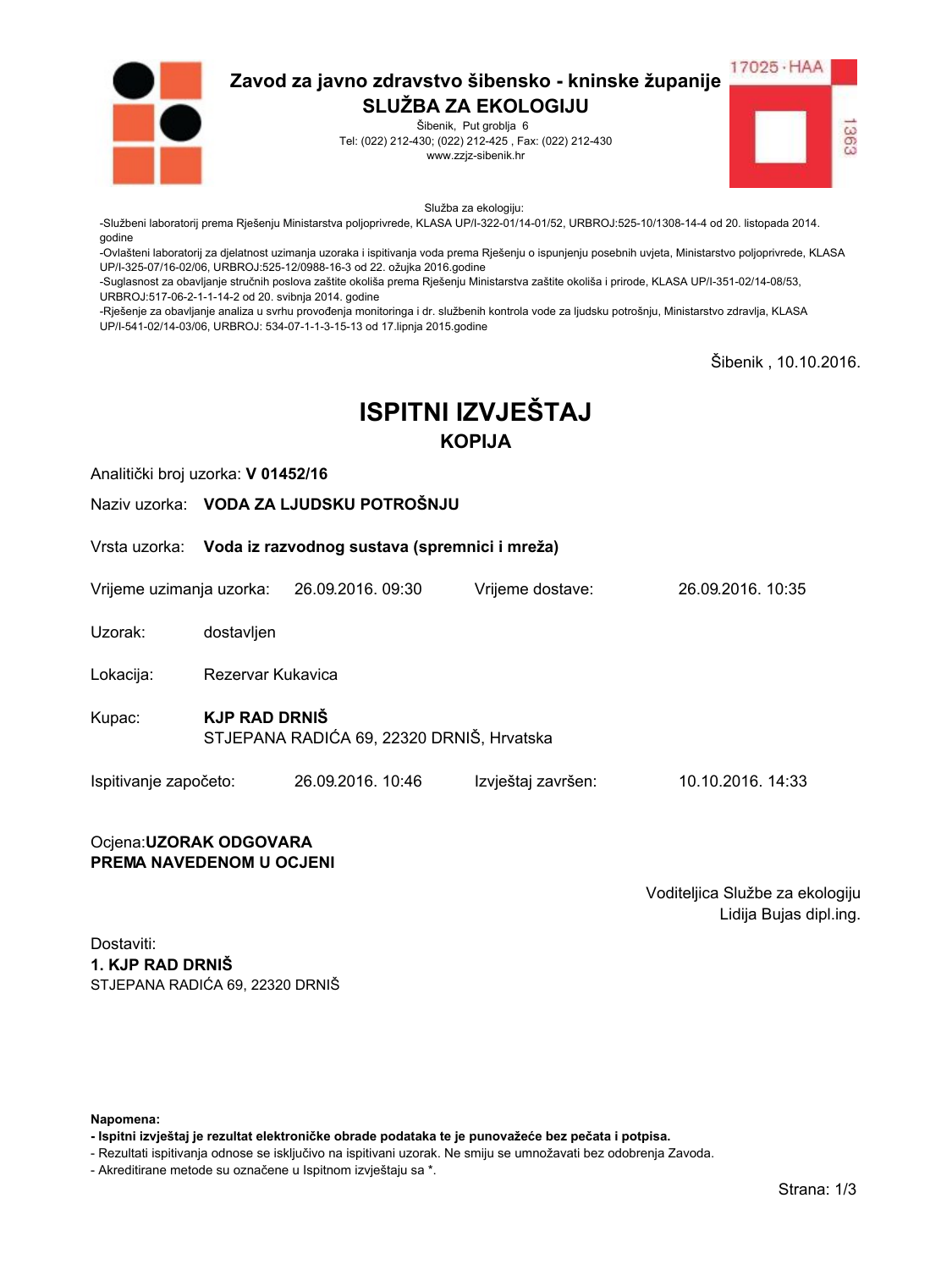## **REZULTATI ISPITIVANJA:**

| Naziv ispitivanja                                              | Metoda                                  | <b>MJ</b>                                   | Granice      | Rezultat | Ispravno  |  |
|----------------------------------------------------------------|-----------------------------------------|---------------------------------------------|--------------|----------|-----------|--|
| <b>LABORATORIJ ZA ISPITIVANJE VODA I MORA</b>                  |                                         |                                             |              |          |           |  |
| Temperatura                                                    | SM 2550 B (22.Izd.2012.)                | $^{\circ}$ C                                | < 25         | 19.2     | <b>DA</b> |  |
| Boja                                                           | HRN EN ISO 7887:2012                    | mg/L Pt/Co skale                            | < 20         | <1       | DA        |  |
| Mutnoća                                                        | HRN EN ISO 7027:2001*                   | NTU jedinica                                | < 4          | 0,58     | <b>DA</b> |  |
| <b>Miris</b>                                                   | HRN EN 1622:2008                        |                                             |              | Bez      | <b>DA</b> |  |
| <b>Okus</b>                                                    | HRN EN 1622:2008                        | $\overline{a}$                              |              | Bez      | DA        |  |
| pH                                                             | <b>HRN EN ISO 10523:</b><br>2012*       | pH-jedinica                                 | $6.5 - 9.5$  | 7,5      | DA        |  |
| Temperatura uzorka pri kojoj je izmjerena pH vrijednost:19,3°C |                                         |                                             |              |          |           |  |
| Električna vodljivost                                          | HRN EN 27888:2008*                      | $\mu$ Scm <sup>-1</sup> pri 20 $^{\circ}$ C | < 2.500      | 340      | DA        |  |
| Slobodni rezidualni klor                                       | HRN EN ISO 7393-2:<br>2001              | mg/L $Cl_2$                                 | ${}^{5}$ 0.5 | 0,32     | <b>DA</b> |  |
| Utrošak KMnO <sub>4</sub>                                      | HRN EN ISO 8467:2001*                   | mg/L $O_2$                                  | < 5          | 0,41     | DA        |  |
| Amonij                                                         | HRN EN ISO 14911:2001                   | mg/L $(NH_a^+)$                             | ${}_{0,5}$   | < 0.04   | <b>DA</b> |  |
| Nitriti                                                        | HRN EN ISO 10304-1:<br>2009/Ispr.1:2012 | mg/L $(NO_2)$                               | < 0.1        | < 0.04   | DA        |  |
| Nitrati                                                        | HRN EN ISO 10304-1:<br>2009/Ispr.1:2012 | mg/L $(NO2)$                                | < 50         | 1,58     | DA        |  |
| Kloridi                                                        | HRN EN ISO 10304-1:<br>2009/Ispr.1:2012 | mg/L CI                                     | < 250        | 5,27     | DA        |  |
| LABORATORIJ ZA MIKROBIOLOGIJU U SLUŽBI ZA EKOLOGIJU            |                                         |                                             |              |          |           |  |
| Ukupni koliformi                                               | Colilert, SM 9223 B (22.<br>Izd.2012.)  | MPN/100 ml                                  | 0            | 0        | <b>DA</b> |  |
| Escherichia coli                                               | Colilert, SM 9223 B (22.<br>Izd.2012.)  | MPN/100 ml                                  | 0            | 0        | DA        |  |
| Broj kolonija na 37 °C                                         | HRN EN ISO 6222/2000*                   | cfu/mL                                      | < 20         | 0        | <b>DA</b> |  |
| Enterokoki                                                     | <b>HRN EN ISO 7899-2/</b><br>2000*      | cfu/100mL                                   | $\mathbf 0$  | $\Omega$ | DA        |  |
| Broj kolonija na 22 °C                                         | HRN EN ISO 6222/2000*                   | cfu/mL                                      | < 100        | 0        | DA        |  |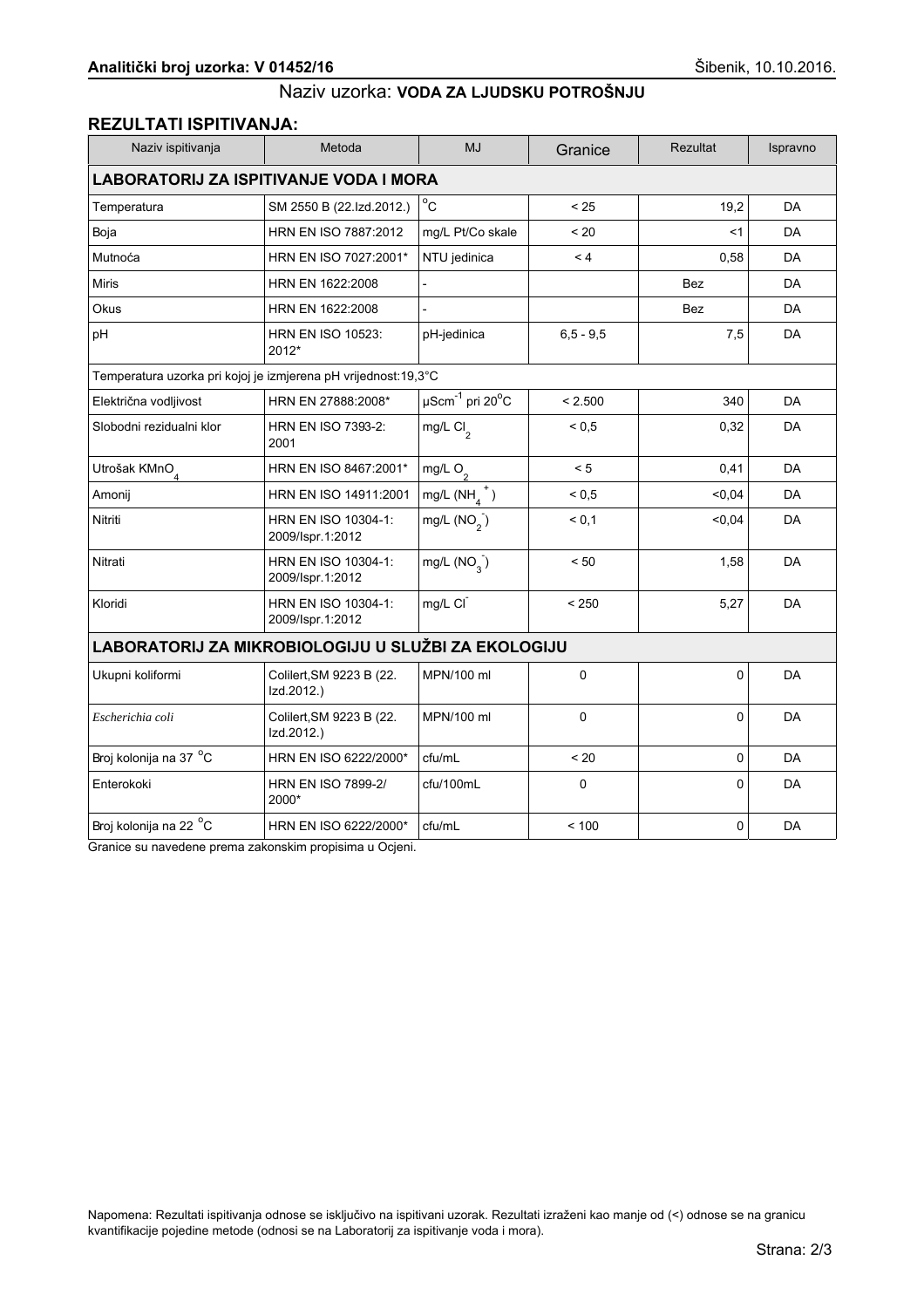## LABORATORIJ ZA ISPITIVANJE VODA I MORA **OCJENA:**

Analizirani uzorak na fizikalno-kemijske i kemijske pokazatelje SUKLADAN je uvjetima koji su propisani " Pravilnikom o parametrima sukladnosti i metodama analize vode za ljudsku potrošnju" (NN 125/13, NN 141/  $13$ ).

> Voditeljica laboratorija Lidija Bujas dipl.ing.

# LABORATORIJ ZA MIKROBIOLOGIJU U SLUŽBI ZA EKOLOGIJU **OCJENA:**

Analizirani uzorak na mikrobiološke parametre SUKLADAN je uvjetima koji su propisani "Pravilnikom o parametrima sukladnosti i metodama analize vode za ljudsku potrošnju" (NN 125/13, NN 141/13).

> Voditeljica Laboratorija za mikrobiologiju u Službi za Ekologiju Branka Unić Klarin dipl.ing.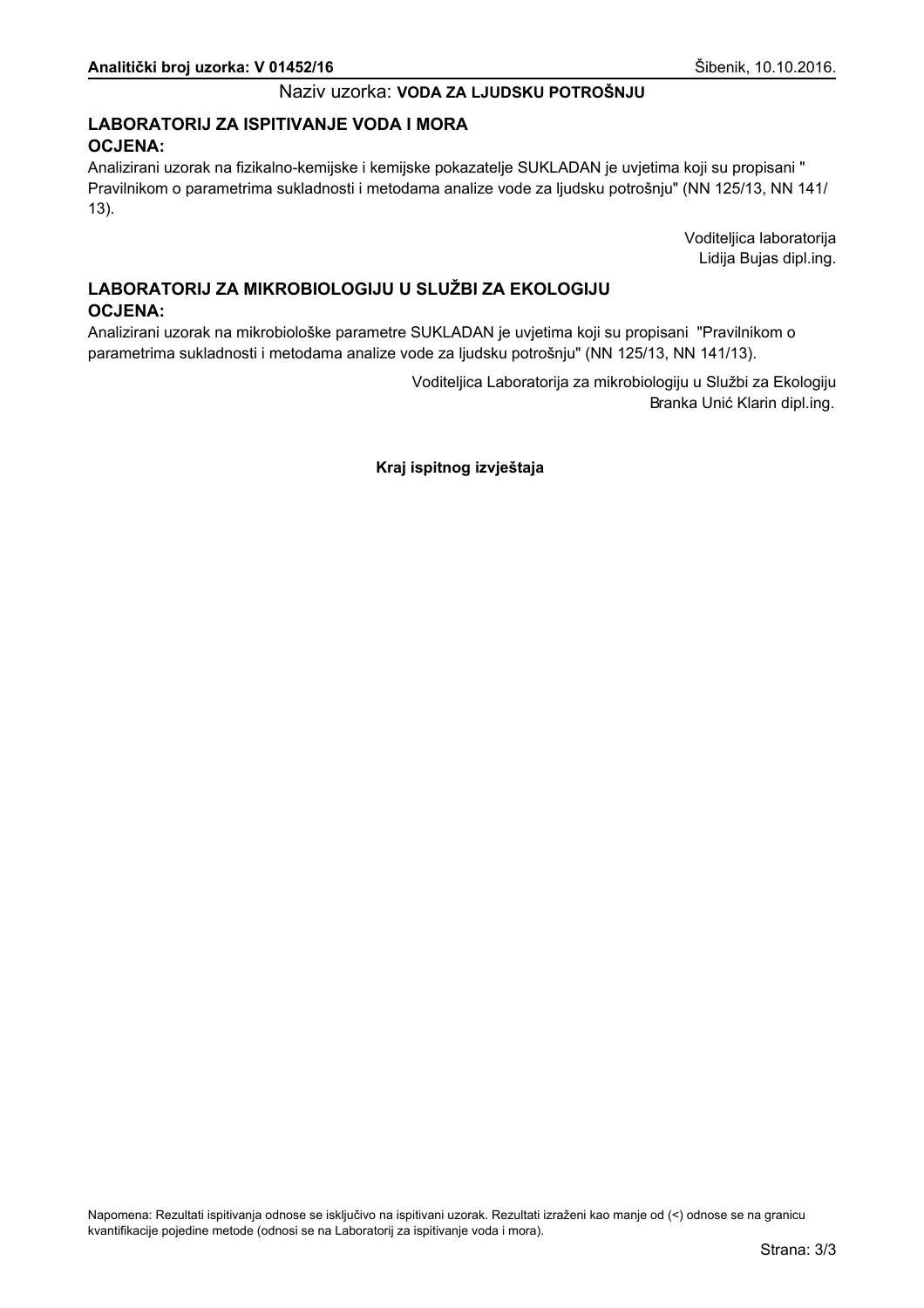

Šibenik, Put groblja 6 Tel: (022) 212-430; (022) 212-425, Fax: (022) 212-430 www.zzjz-sibenik.hr



Služba za ekologiju:

-Službeni laboratorij prema Rješenju Ministarstva poljoprivrede, KLASA UP/I-322-01/14-01/52, URBROJ:525-10/1308-14-4 od 20. listopada 2014. godine

-<br>-Ovlašteni laboratorij za djelatnost uzimanja uzoraka i ispitivanja voda prema Rješenju o ispunjenju posebnih uvjeta, Ministarstvo poljoprivrede, KLASA UP/I-325-07/16-02/06. URBROJ:525-12/0988-16-3 od 22. ožujka 2016.godine

-Suglasnost za obavljanje stručnih poslova zaštite okoliša prema Rješenju Ministarstva zaštite okoliša i prirode, KLASA UP/I-351-02/14-08/53, URBROJ:517-06-2-1-1-14-2 od 20. svibnja 2014. godine

-Rješenje za obavljanje analiza u svrhu provođenja monitoringa i dr. službenih kontrola vode za ljudsku potrošnju, Ministarstvo zdravlja, KLASA UP/I-541-02/14-03/06, URBROJ: 534-07-1-1-3-15-13 od 17.lipnja 2015.godine

Šibenik, 10.10.2016.

# **ISPITNI IZVJEŠTAJ KOPIJA**

Analitički broj uzorka: V 01451/16

Naziv uzorka: VODA ZA LJUDSKU POTROŠNJU

Vrsta uzorka: Voda iz razvodnog sustava (spremnici i mreža)

Vrijeme uzimanja uzorka: 26.09.2016, 08:50 Vrijeme dostave: 26.09.2016 10:35

Uzorak: dostavljen

Lokacija: Rezervar Runješa

**KJP RAD DRNIŠ** Kupac: STJEPANA RADIĆA 69, 22320 DRNIŠ, Hrvatska

Ispitivanje započeto: 26.09.2016. 10:44 Izvještaj završen: 10.10.2016. 14:33

#### Ocjena: UZORAK ODGOVARA PREMA NAVEDENOM U OCJENI

Voditeljica Službe za ekologiju Lidija Bujas dipl.ing.

Dostaviti: 1. KJP RAD DRNIŠ STJEPANA RADIĆA 69. 22320 DRNIŠ

Napomena:

- Ispitni izvještaj je rezultat elektroničke obrade podataka te je punovažeće bez pečata i potpisa.

- Rezultati ispitivanja odnose se isključivo na ispitivani uzorak. Ne smiju se umnožavati bez odobrenja Zavoda.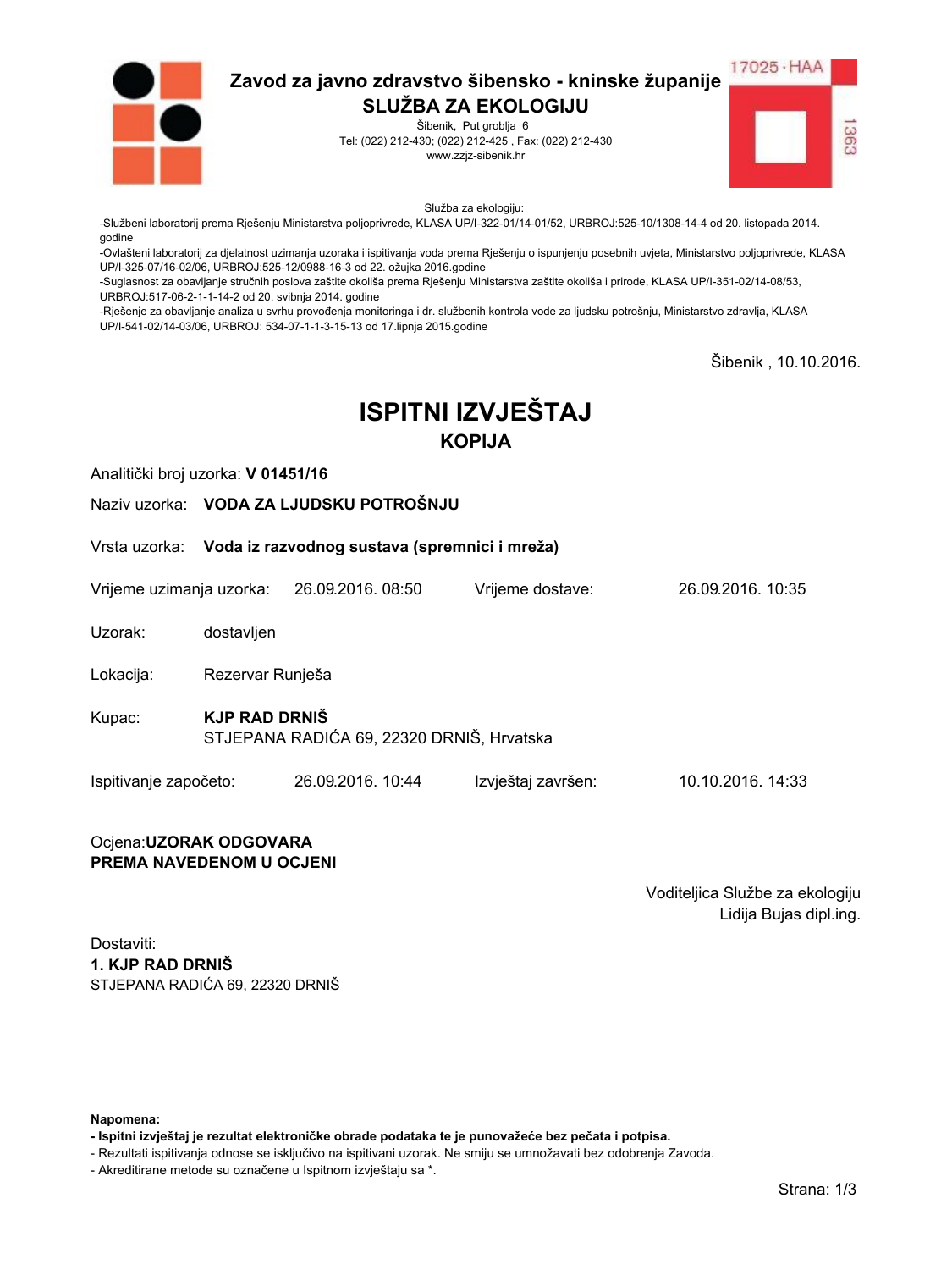## **REZULTATI ISPITIVANJA:**

| Naziv ispitivanja                                              | Metoda                                  | <b>MJ</b>                             | Granice     | Rezultat   | Ispravno  |  |
|----------------------------------------------------------------|-----------------------------------------|---------------------------------------|-------------|------------|-----------|--|
| <b>LABORATORIJ ZA ISPITIVANJE VODA I MORA</b>                  |                                         |                                       |             |            |           |  |
| Temperatura                                                    | SM 2550 B (22.Izd.2012.)                | $^{\circ}$ C                          | < 25        | 19,3       | <b>DA</b> |  |
| Boja                                                           | HRN EN ISO 7887:2012                    | mg/L Pt/Co skale                      | ~120        | $<$ 1      | DA        |  |
| Mutnoća                                                        | HRN EN ISO 7027:2001*                   | NTU jedinica                          | < 4         | 0,76       | DA        |  |
| <b>Miris</b>                                                   | HRN EN 1622:2008                        |                                       |             | <b>Bez</b> | DA        |  |
| Okus                                                           | HRN EN 1622:2008                        |                                       |             | <b>Bez</b> | <b>DA</b> |  |
| pH                                                             | <b>HRN EN ISO 10523:</b><br>2012*       | pH-jedinica                           | $6.5 - 9.5$ | 7,5        | DA        |  |
| Temperatura uzorka pri kojoj je izmjerena pH vrijednost:19,3°C |                                         |                                       |             |            |           |  |
| Električna vodljivost                                          | HRN EN 27888:2008*                      | $\mu$ Scm $^{-1}$ pri 20 $^{\circ}$ C | < 2.500     | 337        | <b>DA</b> |  |
| Slobodni rezidualni klor                                       | <b>HRN EN ISO 7393-2:</b><br>2001       | mg/L Cl <sub>2</sub>                  | ${}_{0.5}$  | 0,32       | DA        |  |
| Utrošak KMnO <sub>4</sub>                                      | HRN EN ISO 8467:2001*                   | mg/L $O_2$                            | < 5         | 0,35       | DA        |  |
| Amonij                                                         | HRN EN ISO 14911:2001                   | mg/L $(NH_4^+)$                       | ${}_{0,5}$  | < 0, 04    | DA        |  |
| Nitriti                                                        | HRN EN ISO 10304-1:<br>2009/Ispr.1:2012 | mg/L $(NO2)$                          | < 0,1       | 0,04       | DA        |  |
| Nitrati                                                        | HRN EN ISO 10304-1:<br>2009/Ispr.1:2012 | mg/L $(NO2)$                          | < 50        | 1,58       | DA        |  |
| Kloridi                                                        | HRN EN ISO 10304-1:<br>2009/Ispr.1:2012 | mg/L CI                               | < 250       | 5.7        | <b>DA</b> |  |
| LABORATORIJ ZA MIKROBIOLOGIJU U SLUŽBI ZA EKOLOGIJU            |                                         |                                       |             |            |           |  |
| Ukupni koliformi                                               | Colilert, SM 9223 B (22.<br>Izd.2012.)  | MPN/100 ml                            | $\mathbf 0$ | 0          | DA        |  |
| Escherichia coli                                               | Colilert, SM 9223 B (22.<br>Izd.2012.)  | MPN/100 ml                            | 0           | 0          | DA        |  |
| Broj kolonija na 37 °C                                         | HRN EN ISO 6222/2000*                   | cfu/mL                                | < 20        | 0          | <b>DA</b> |  |
| Enterokoki                                                     | <b>HRN EN ISO 7899-2/</b><br>2000*      | cfu/100mL                             | $\Omega$    | $\Omega$   | DA        |  |
| Broj kolonija na 22 °C                                         | HRN EN ISO 6222/2000*                   | cfu/mL                                | < 100       | 0          | DA        |  |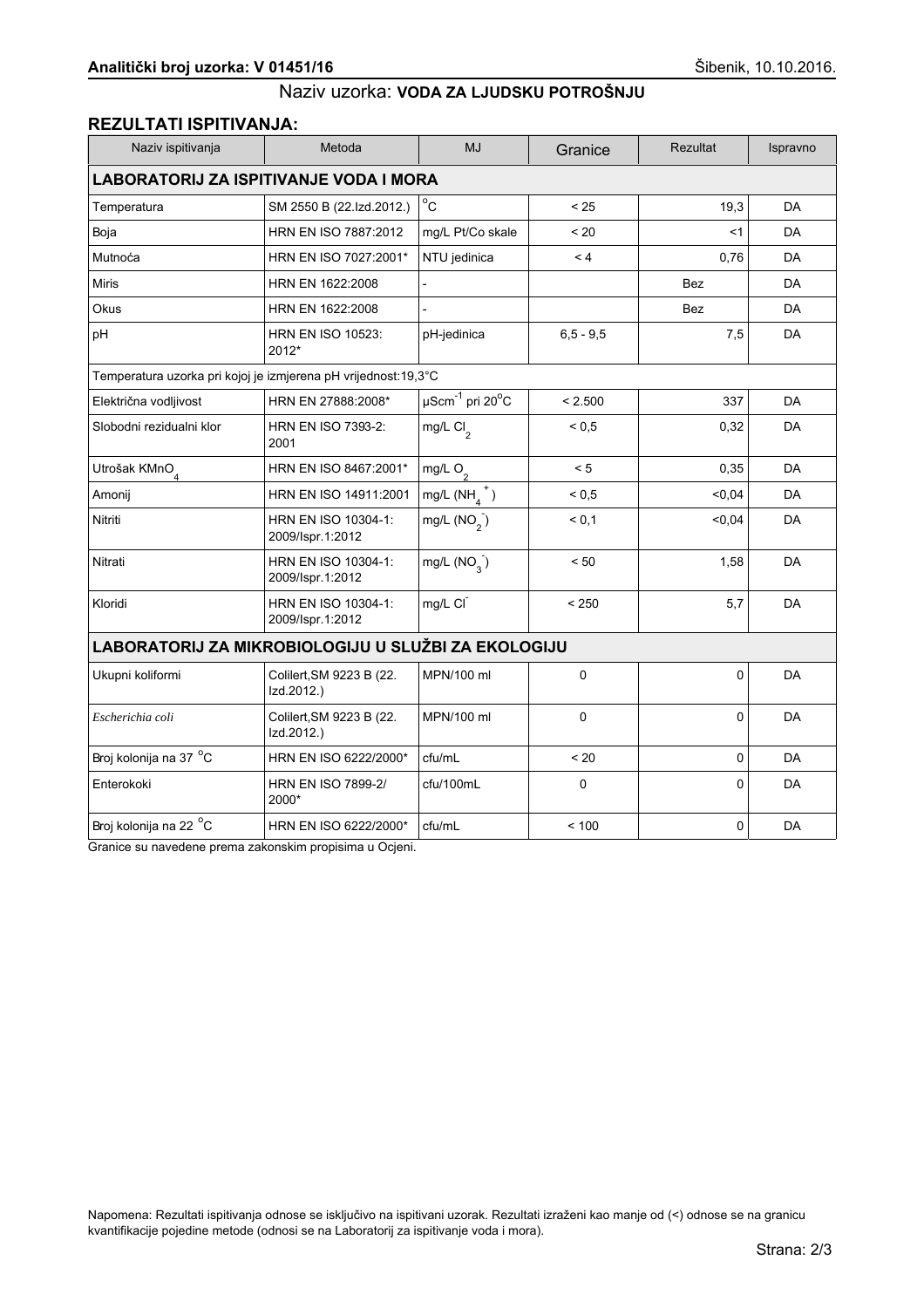## LABORATORIJ ZA ISPITIVANJE VODA I MORA **OCJENA:**

Analizirani uzorak na fizikalno-kemijske i kemijske pokazatelje SUKLADAN je uvjetima koji su propisani " Pravilnikom o parametrima sukladnosti i metodama analize vode za ljudsku potrošnju" (NN 125/13, NN 141/  $13$ ).

> Voditeljica laboratorija Lidija Bujas dipl.ing.

## LABORATORIJ ZA MIKROBIOLOGIJU U SLUŽBI ZA EKOLOGIJU **OCJENA:**

Analizirani uzorak na mikrobiološke parametre SUKLADAN je uvjetima koji su propisani "Pravilnikom o parametrima sukladnosti i metodama analize vode za ljudsku potrošnju" (NN 125/13, NN 141/13).

> Voditeljica Laboratorija za mikrobiologiju u Službi za Ekologiju Branka Unić Klarin dipl.ing.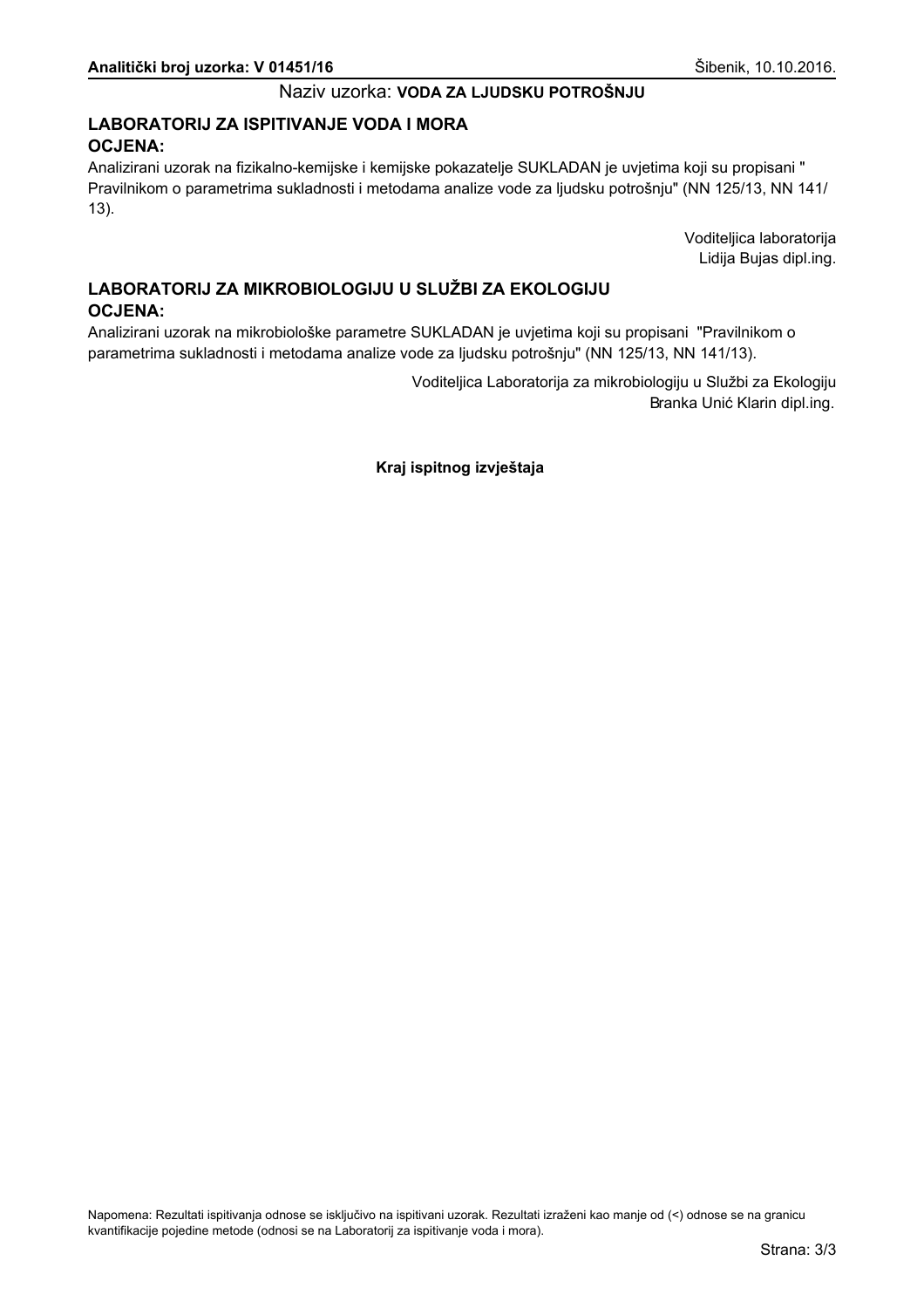

Šibenik, Put groblja 6 Tel: (022) 212-430; (022) 212-425, Fax: (022) 212-430 www.zzjz-sibenik.hr



Služba za ekologiju:

-Službeni laboratorij prema Rješenju Ministarstva poljoprivrede, KLASA UP/I-322-01/14-01/52, URBROJ:525-10/1308-14-4 od 20. listopada 2014. godine

-Ovlašteni laboratorij za djelatnost uzimanja uzoraka i ispitivanja voda prema Rješenju o ispunjenju posebnih uvjeta, Ministarstvo poljoprivrede, KLASA UP/I-325-07/16-02/06. URBROJ:525-12/0988-16-3 od 22. ožujka 2016.godine

-Suglasnost za obavljanje stručnih poslova zaštite okoliša prema Rješenju Ministarstva zaštite okoliša i prirode, KLASA UP/I-351-02/14-08/53, URBROJ:517-06-2-1-1-14-2 od 20. svibnja 2014. godine

-Rješenje za obavljanje analiza u svrhu provođenja monitoringa i dr. službenih kontrola vode za ljudsku potrošnju, Ministarstvo zdravlja, KLASA UP/I-541-02/14-03/06, URBROJ: 534-07-1-1-3-15-13 od 17.lipnja 2015.godine

Šibenik, 10.10.2016.

# **ISPITNI IZVJEŠTAJ KOPIJA**

Vrijeme dostave:

Analitički broj uzorka: V 01450/16

Naziv uzorka: VODA ZA LJUDSKU POTROŠNJU

Vrsta uzorka: Voda iz razvodnog sustava (spremnici i mreža)

Vrijeme uzimanja uzorka: 26.09.2016, 08:20

Uzorak: dostavljen

Lokacija: Velušić

**KJP RAD DRNIŠ** Kupac: STJEPANA RADIĆA 69, 22320 DRNIŠ, Hrvatska

Ispitivanje započeto: 26.09.2016. 10:43 Izvještaj završen: 10.10.2016. 14:33

#### Ocjena: UZORAK ODGOVARA PREMA NAVEDENOM U OCJENI

Voditeljica Službe za ekologiju Lidija Bujas dipl.ing.

26.09.2016 10:35

Dostaviti: 1. KJP RAD DRNIŠ STJEPANA RADIĆA 69. 22320 DRNIŠ

Napomena:

- Ispitni izvještaj je rezultat elektroničke obrade podataka te je punovažeće bez pečata i potpisa.

- Rezultati ispitivanja odnose se isključivo na ispitivani uzorak. Ne smiju se umnožavati bez odobrenja Zavoda.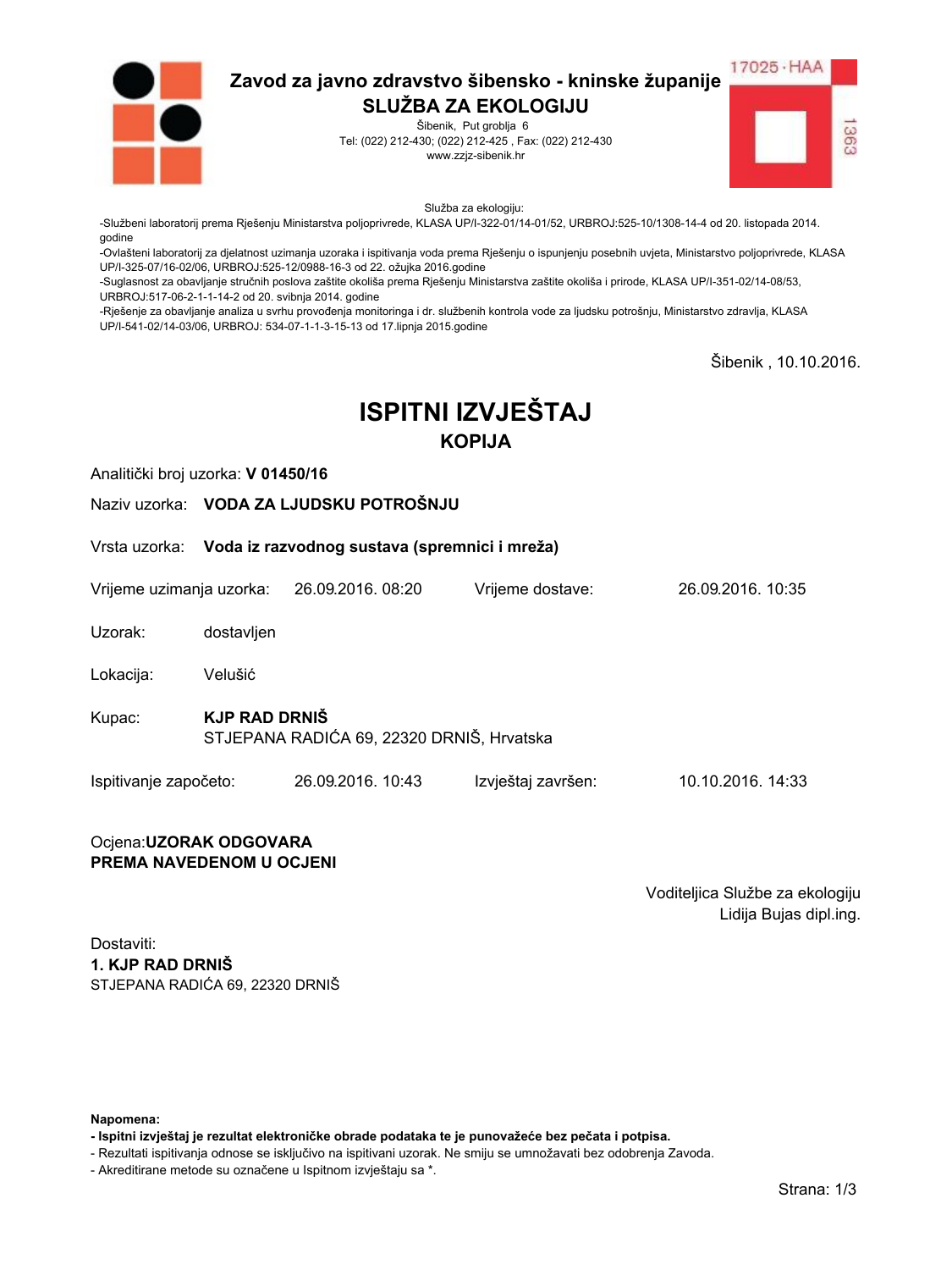## **REZULTATI ISPITIVANJA:**

| Naziv ispitivanja                                              | Metoda                                  | <b>MJ</b>                             | Granice     | <b>Rezultat</b> | Ispravno  |  |
|----------------------------------------------------------------|-----------------------------------------|---------------------------------------|-------------|-----------------|-----------|--|
| <b>LABORATORIJ ZA ISPITIVANJE VODA I MORA</b>                  |                                         |                                       |             |                 |           |  |
| Temperatura                                                    | SM 2550 B (22.Izd.2012.)                | $^{\circ}$ C                          | < 25        | 19,2            | <b>DA</b> |  |
| Boja                                                           | HRN EN ISO 7887:2012                    | mg/L Pt/Co skale                      | < 20        | $<$ 1           | <b>DA</b> |  |
| Mutnoća                                                        | HRN EN ISO 7027:2001*                   | NTU jedinica                          | < 4         | 0,7             | DA        |  |
| <b>Miris</b>                                                   | HRN EN 1622:2008                        |                                       |             | <b>Bez</b>      | DA        |  |
| Okus                                                           | HRN EN 1622:2008                        |                                       |             | <b>Bez</b>      | DA        |  |
| pH                                                             | <b>HRN EN ISO 10523:</b><br>2012*       | pH-jedinica                           | $6.5 - 9.5$ | 7,7             | DA        |  |
| Temperatura uzorka pri kojoj je izmjerena pH vrijednost:19,2°C |                                         |                                       |             |                 |           |  |
| Električna vodljivost                                          | HRN EN 27888:2008*                      | $\mu$ Scm $^{-1}$ pri 20 $^{\circ}$ C | < 2.500     | 341             | DA        |  |
| Slobodni rezidualni klor                                       | <b>HRN EN ISO 7393-2:</b><br>2001       | mg/L $Cl_2$                           | ${}_{0.5}$  | 0,3             | DA        |  |
| Utrošak KMnO <sub>4</sub>                                      | HRN EN ISO 8467:2001*                   | mg/L $O_2$                            | < 5         | 0,34            | <b>DA</b> |  |
| Amonij                                                         | HRN EN ISO 14911:2001                   | mg/L $(NH_a^+)$                       | ${}_{0,5}$  | < 0.04          | <b>DA</b> |  |
| Nitriti                                                        | HRN EN ISO 10304-1:<br>2009/Ispr.1:2012 | mg/L $(NO2)$                          | < 0.1       | < 0.04          | DA        |  |
| Nitrati                                                        | HRN EN ISO 10304-1:<br>2009/Ispr.1:2012 | mg/L $(NO2)$                          | < 50        | 1,64            | <b>DA</b> |  |
| Kloridi                                                        | HRN EN ISO 10304-1:<br>2009/Ispr.1:2012 | mg/L CI                               | < 250       | 5               | DA        |  |
| LABORATORIJ ZA MIKROBIOLOGIJU U SLUŽBI ZA EKOLOGIJU            |                                         |                                       |             |                 |           |  |
| Ukupni koliformi                                               | Colilert, SM 9223 B (22.<br>Izd.2012.)  | MPN/100 ml                            | $\mathbf 0$ | 0               | DA        |  |
| Escherichia coli                                               | Colilert, SM 9223 B (22.<br>Izd.2012.)  | MPN/100 ml                            | 0           | 0               | DA        |  |
| Broj kolonija na 37 °C                                         | HRN EN ISO 6222/2000*                   | cfu/mL                                | < 20        | 0               | <b>DA</b> |  |
| Enterokoki                                                     | <b>HRN EN ISO 7899-2/</b><br>2000*      | cfu/100mL                             | $\Omega$    | $\Omega$        | DA        |  |
| Broj kolonija na 22 °C                                         | HRN EN ISO 6222/2000*                   | cfu/mL                                | < 100       | 0               | DA        |  |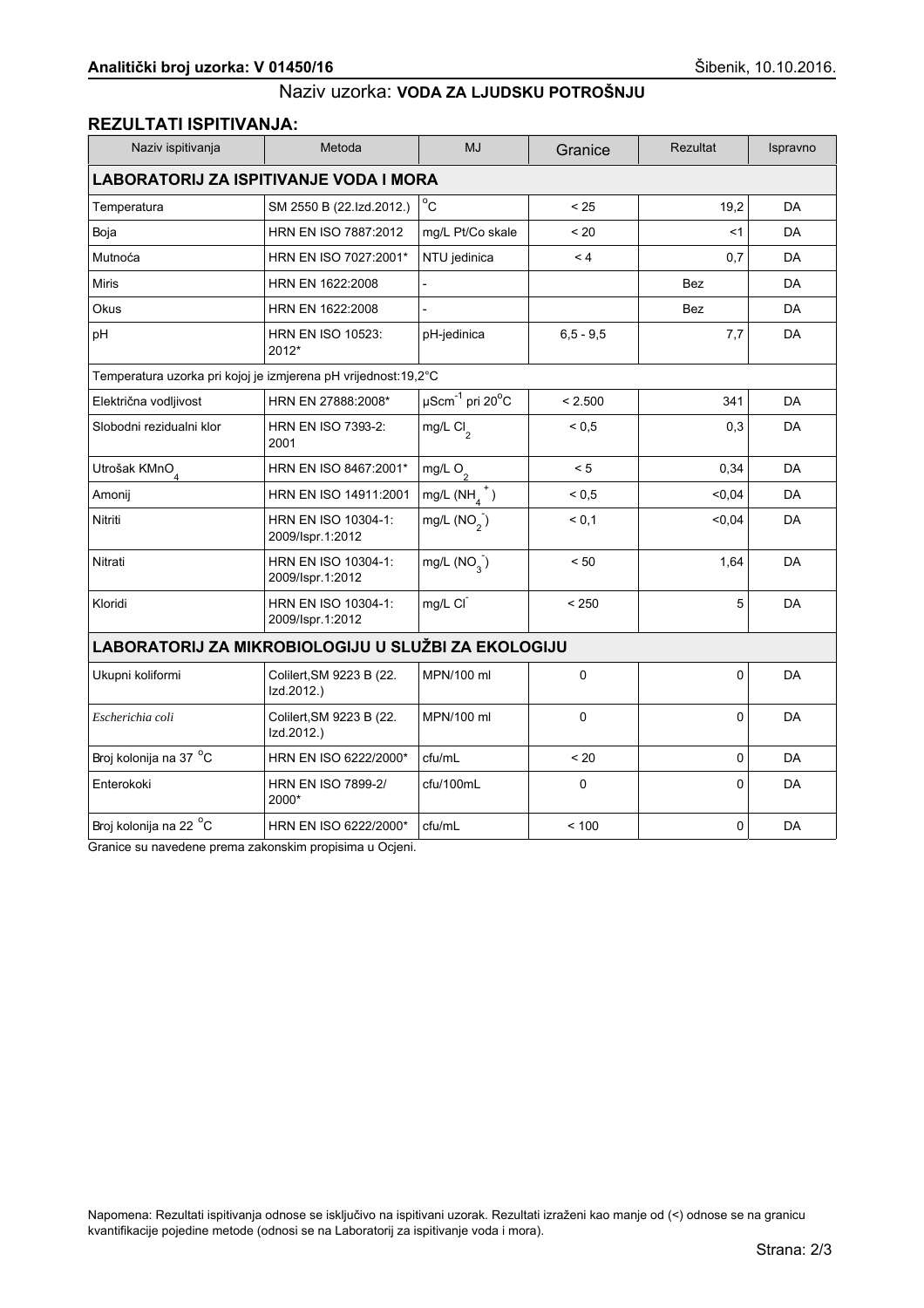## LABORATORIJ ZA ISPITIVANJE VODA I MORA **OCJENA:**

Analizirani uzorak na fizikalno-kemijske i kemijske pokazatelje SUKLADAN je uvjetima koji su propisani " Pravilnikom o parametrima sukladnosti i metodama analize vode za ljudsku potrošnju" (NN 125/13, NN 141/  $13$ ).

> Voditeljica laboratorija Lidija Bujas dipl.ing.

## LABORATORIJ ZA MIKROBIOLOGIJU U SLUŽBI ZA EKOLOGIJU **OCJENA:**

Analizirani uzorak na mikrobiološke parametre SUKLADAN je uvjetima koji su propisani "Pravilnikom o parametrima sukladnosti i metodama analize vode za ljudsku potrošnju" (NN 125/13, NN 141/13).

> Voditeljica Laboratorija za mikrobiologiju u Službi za Ekologiju Branka Unić Klarin dipl.ing.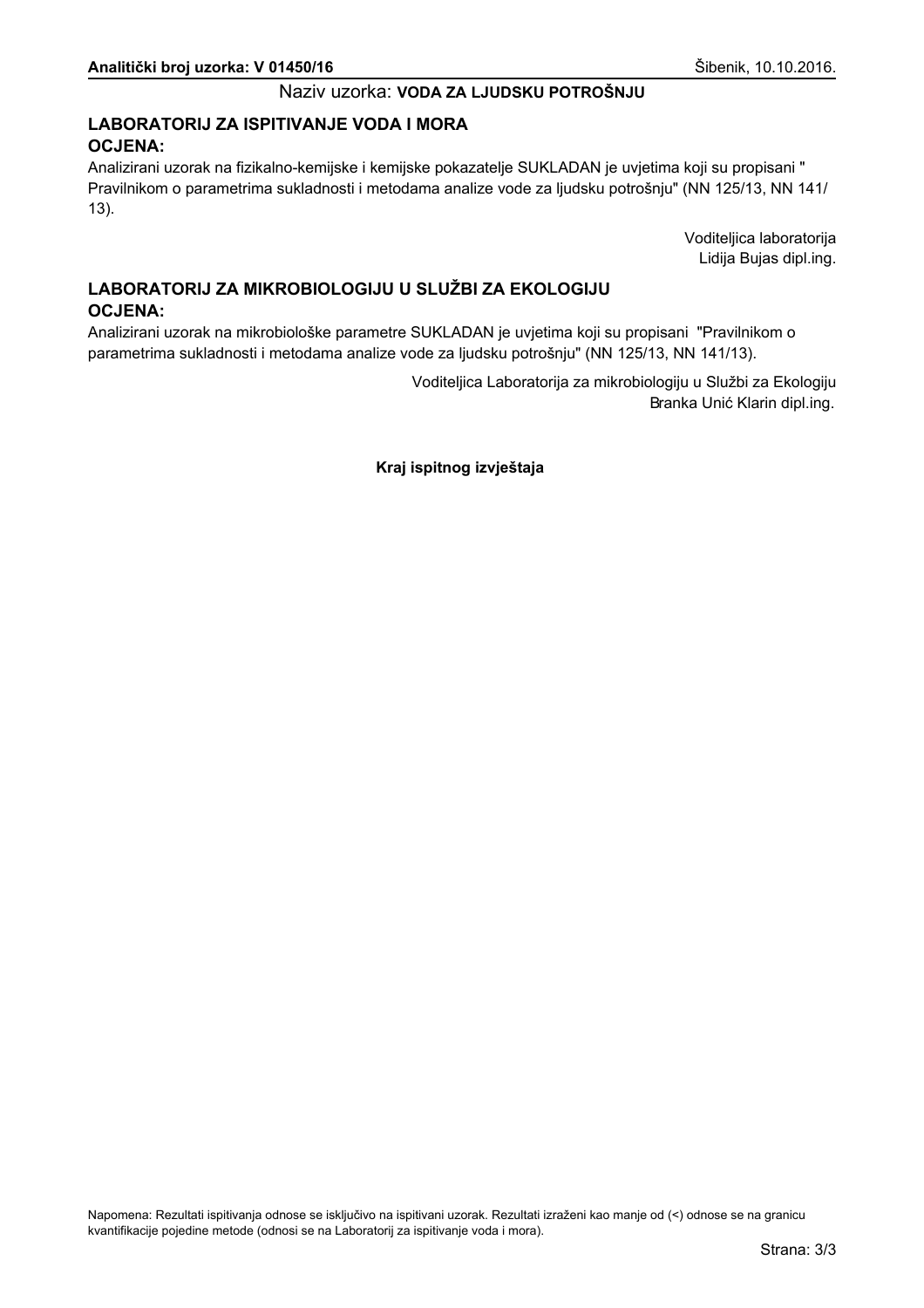

Šibenik, Put groblja 6 Tel: (022) 212-430; (022) 212-425, Fax: (022) 212-430 www.zzjz-sibenik.hr



Služba za ekologiju:

-Službeni laboratorij prema Rješenju Ministarstva poljoprivrede, KLASA UP/I-322-01/14-01/52, URBROJ:525-10/1308-14-4 od 20. listopada 2014. godine

-Ovlašteni laboratorij za djelatnost uzimanja uzoraka i ispitivanja voda prema Rješenju o ispunjenju posebnih uvjeta, Ministarstvo poljoprivrede, KLASA UP/I-325-07/16-02/06. URBROJ:525-12/0988-16-3 od 22. ožujka 2016.godine

-Suglasnost za obavljanje stručnih poslova zaštite okoliša prema Rješenju Ministarstva zaštite okoliša i prirode, KLASA UP/I-351-02/14-08/53, URBROJ:517-06-2-1-1-14-2 od 20. svibnja 2014. godine

-Rješenje za obavljanje analiza u svrhu provođenja monitoringa i dr. službenih kontrola vode za ljudsku potrošnju, Ministarstvo zdravlja, KLASA UP/I-541-02/14-03/06, URBROJ: 534-07-1-1-3-15-13 od 17.lipnja 2015.godine

Šibenik, 10.10.2016.

# **ISPITNI IZVJEŠTAJ KOPIJA**

Analitički broj uzorka: V 01449/16

Naziv uzorka: VODA ZA LJUDSKU POTROŠNJU

Vrsta uzorka: Voda iz razvodnog sustava (spremnici i mreža)

Vrijeme uzimanja uzorka: 26.09.2016, 08:05 Vrijeme dostave: 26.09.2016 10:35

Uzorak: dostavljen

Lokacija: Mreža Drniš.centar

**KJP RAD DRNIŠ** Kupac: STJEPANA RADIĆA 69, 22320 DRNIŠ, Hrvatska

Ispitivanje započeto: 26.09.2016. 10:42 Izvještaj završen: 10.10.2016. 14:33

#### Ocjena: UZORAK ODGOVARA PREMA NAVEDENOM U OCJENI

Voditeljica Službe za ekologiju Lidija Bujas dipl.ing.

Dostaviti: 1. KJP RAD DRNIŠ STJEPANA RADIĆA 69. 22320 DRNIŠ

Napomena:

- Ispitni izvještaj je rezultat elektroničke obrade podataka te je punovažeće bez pečata i potpisa.

- Rezultati ispitivanja odnose se isključivo na ispitivani uzorak. Ne smiju se umnožavati bez odobrenja Zavoda.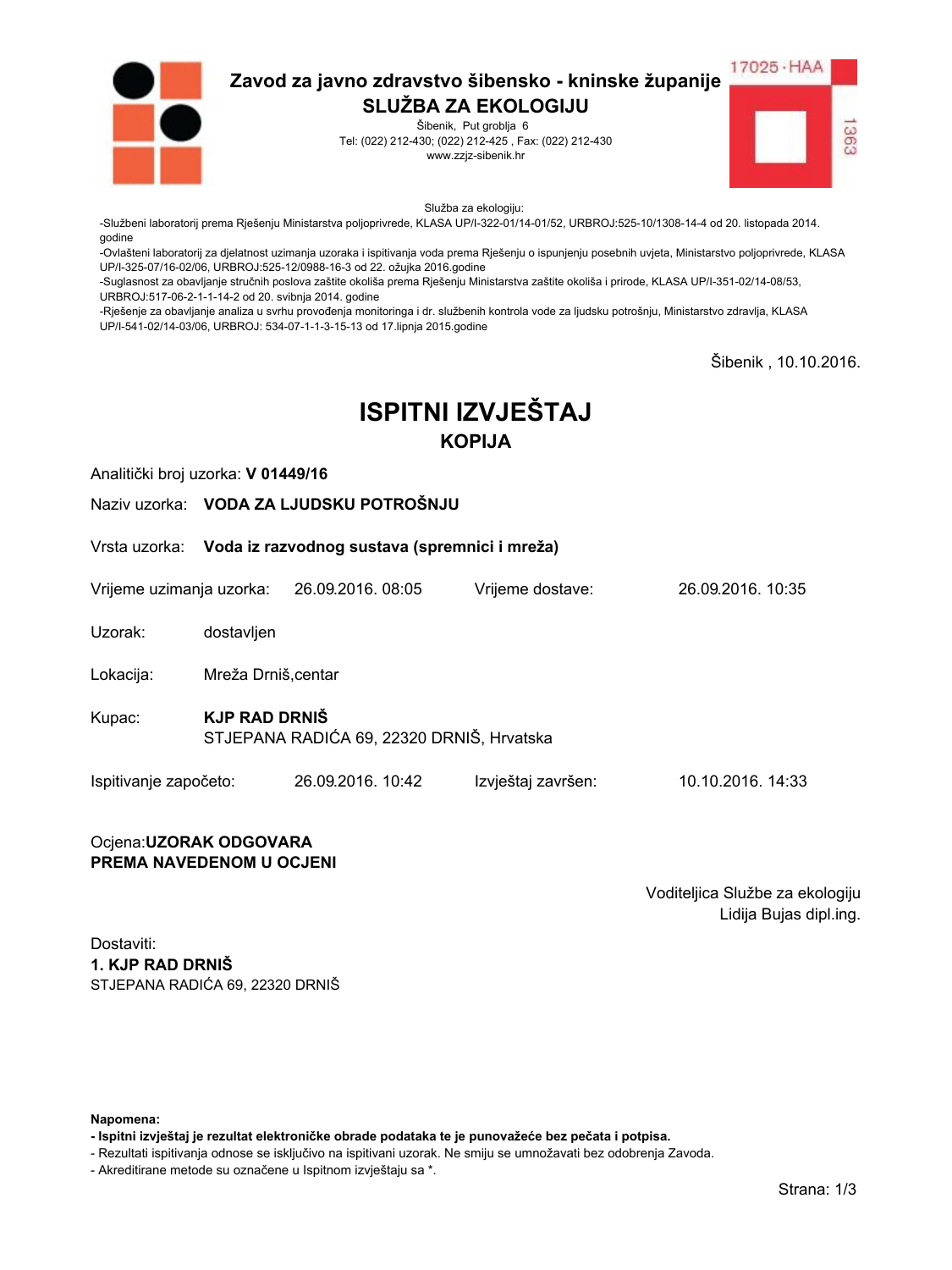## **REZULTATI ISPITIVANJA:**

| Naziv ispitivanja                                              | Metoda                                  | <b>MJ</b>                             | Granice     | Rezultat   | Ispravno  |  |
|----------------------------------------------------------------|-----------------------------------------|---------------------------------------|-------------|------------|-----------|--|
| <b>LABORATORIJ ZA ISPITIVANJE VODA I MORA</b>                  |                                         |                                       |             |            |           |  |
| Temperatura                                                    | SM 2550 B (22.Izd.2012.)                | $^{\circ}$ C                          | < 25        | 19,1       | <b>DA</b> |  |
| Boja                                                           | HRN EN ISO 7887:2012                    | mg/L Pt/Co skale                      | ~120        | $<$ 1      | DA        |  |
| Mutnoća                                                        | HRN EN ISO 7027:2001*                   | NTU jedinica                          | < 4         | 0,64       | DA        |  |
| <b>Miris</b>                                                   | HRN EN 1622:2008                        |                                       |             | <b>Bez</b> | DA        |  |
| Okus                                                           | HRN EN 1622:2008                        |                                       |             | <b>Bez</b> | <b>DA</b> |  |
| pH                                                             | <b>HRN EN ISO 10523:</b><br>2012*       | pH-jedinica                           | $6.5 - 9.5$ | 7,5        | DA        |  |
| Temperatura uzorka pri kojoj je izmjerena pH vrijednost:19,1°C |                                         |                                       |             |            |           |  |
| Električna vodljivost                                          | HRN EN 27888:2008*                      | $\mu$ Scm $^{-1}$ pri 20 $^{\circ}$ C | < 2.500     | 338        | <b>DA</b> |  |
| Slobodni rezidualni klor                                       | <b>HRN EN ISO 7393-2:</b><br>2001       | mg/L $Cl2$                            | ${}_{0.5}$  | 0,28       | DA        |  |
| Utrošak KMnO <sub>4</sub>                                      | HRN EN ISO 8467:2001*                   | mg/L $O_2$                            | < 5         | 0,47       | DA        |  |
| Amonij                                                         | HRN EN ISO 14911:2001                   | mg/L $(NH_4^+)$                       | ${}_{0,5}$  | < 0, 04    | DA        |  |
| Nitriti                                                        | HRN EN ISO 10304-1:<br>2009/Ispr.1:2012 | mg/L $(NO2)$                          | < 0,1       | 0,04       | DA        |  |
| Nitrati                                                        | HRN EN ISO 10304-1:<br>2009/Ispr.1:2012 | mg/L $(NO2)$                          | < 50        | 1.6        | DA        |  |
| Kloridi                                                        | HRN EN ISO 10304-1:<br>2009/Ispr.1:2012 | mg/L CI                               | < 250       | 5,5        | DA        |  |
| LABORATORIJ ZA MIKROBIOLOGIJU U SLUŽBI ZA EKOLOGIJU            |                                         |                                       |             |            |           |  |
| Ukupni koliformi                                               | Colilert, SM 9223 B (22.<br>Izd.2012.)  | MPN/100 ml                            | $\mathbf 0$ | 0          | DA        |  |
| Escherichia coli                                               | Colilert, SM 9223 B (22.<br>Izd.2012.)  | MPN/100 ml                            | 0           | 0          | DA        |  |
| Broj kolonija na 37 °C                                         | HRN EN ISO 6222/2000*                   | cfu/mL                                | < 20        | 0          | <b>DA</b> |  |
| Enterokoki                                                     | <b>HRN EN ISO 7899-2/</b><br>2000*      | cfu/100mL                             | $\Omega$    | $\Omega$   | DA        |  |
| Broj kolonija na 22 °C                                         | HRN EN ISO 6222/2000*                   | cfu/mL                                | < 100       | 0          | DA        |  |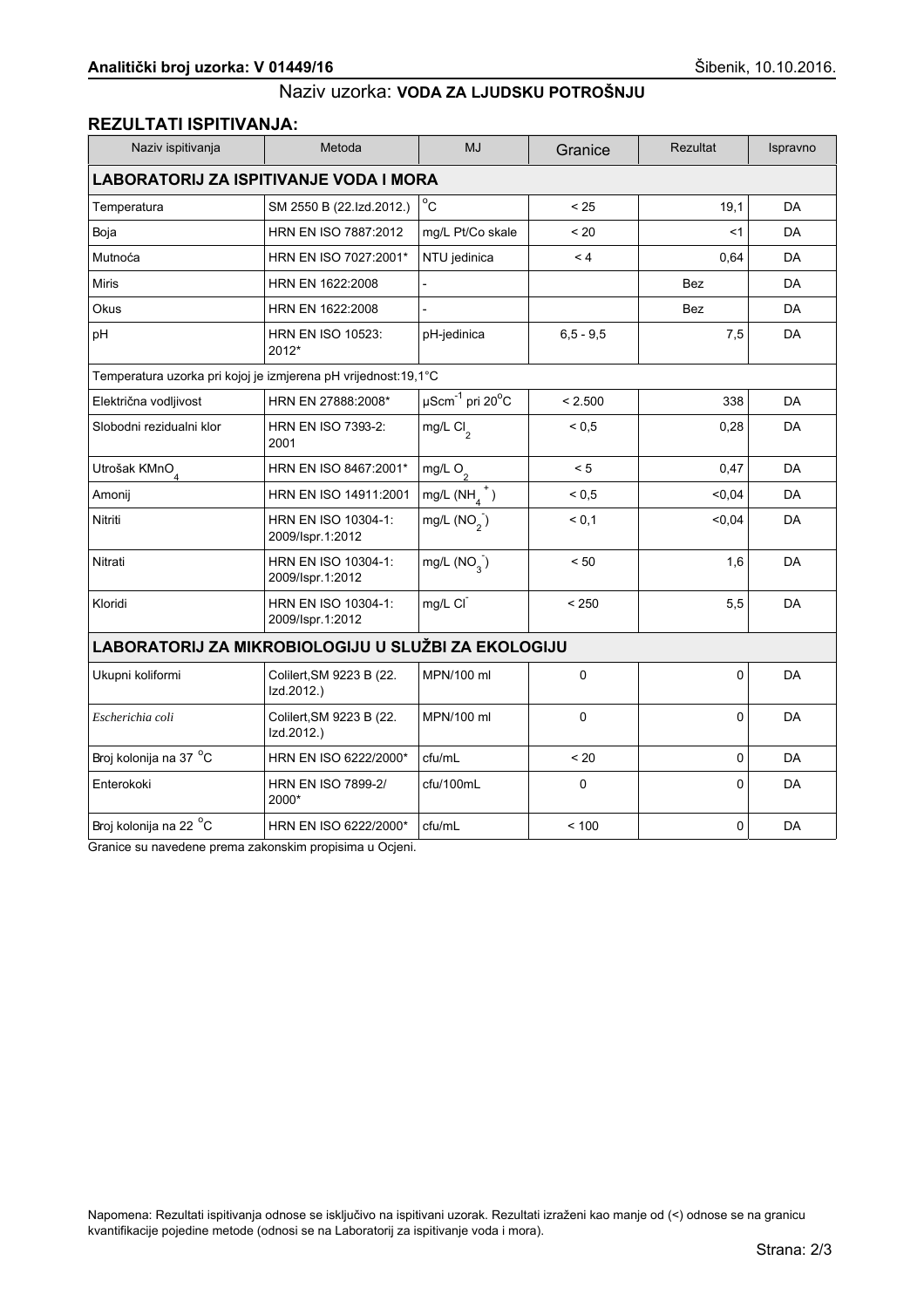## LABORATORIJ ZA ISPITIVANJE VODA I MORA **OCJENA:**

Analizirani uzorak na fizikalno-kemijske i kemijske pokazatelje SUKLADAN je uvjetima koji su propisani " Pravilnikom o parametrima sukladnosti i metodama analize vode za ljudsku potrošnju" (NN 125/13, NN 141/  $13$ ).

> Voditeljica laboratorija Lidija Bujas dipl.ing.

## LABORATORIJ ZA MIKROBIOLOGIJU U SLUŽBI ZA EKOLOGIJU **OCJENA:**

Analizirani uzorak na mikrobiološke parametre SUKLADAN je uvjetima koji su propisani "Pravilnikom o parametrima sukladnosti i metodama analize vode za ljudsku potrošnju" (NN 125/13, NN 141/13).

> Voditeljica Laboratorija za mikrobiologiju u Službi za Ekologiju Branka Unić Klarin dipl.ing.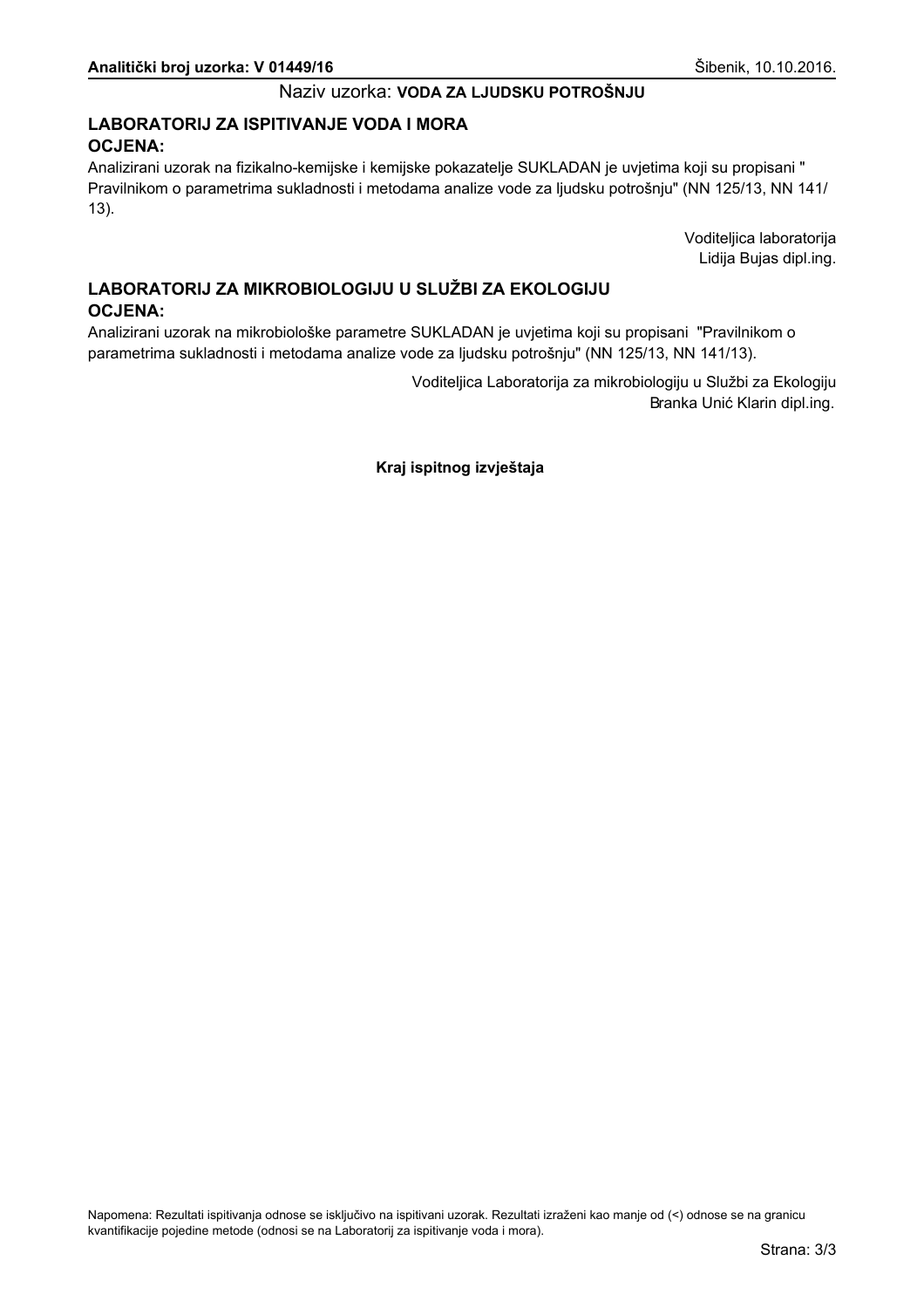

Šibenik, Put groblja 6 Tel: (022) 212-430; (022) 212-425, Fax: (022) 212-430 www.zzjz-sibenik.hr



Služba za ekologiju:

-Službeni laboratorij prema Rješenju Ministarstva poljoprivrede, KLASA UP/I-322-01/14-01/52, URBROJ:525-10/1308-14-4 od 20. listopada 2014. godine

-<br>-Ovlašteni laboratorij za djelatnost uzimanja uzoraka i ispitivanja voda prema Rješenju o ispunjenju posebnih uvjeta, Ministarstvo poljoprivrede, KLASA UP/I-325-07/16-02/06. URBROJ:525-12/0988-16-3 od 22. ožujka 2016.godine

-Suglasnost za obavljanje stručnih poslova zaštite okoliša prema Rješenju Ministarstva zaštite okoliša i prirode, KLASA UP/I-351-02/14-08/53, URBROJ:517-06-2-1-1-14-2 od 20. svibnja 2014. godine

-Rješenje za obavljanje analiza u svrhu provođenja monitoringa i dr. službenih kontrola vode za ljudsku potrošnju, Ministarstvo zdravlja, KLASA UP/I-541-02/14-03/06, URBROJ: 534-07-1-1-3-15-13 od 17.lipnja 2015.godine

Šibenik, 10.10.2016.

# **ISPITNI IZVJEŠTAJ KOPIJA**

Analitički broj uzorka: V 01448/16

Naziv uzorka: VODA ZA LJUDSKU POTROŠNJU

Vrsta uzorka: Voda iz razvodnog sustava (spremnici i mreža)

Vrijeme uzimanja uzorka: 26.09.2016, 07:50 Vrijeme dostave:

Uzorak: dostavljen

Mreža Gradac Lokacija:

**KJP RAD DRNIŠ** Kupac: STJEPANA RADIĆA 69, 22320 DRNIŠ, Hrvatska

Ispitivanje započeto: 26.09.2016. 10:41 Izvještaj završen: 10.10.2016. 14:33

#### Ocjena: UZORAK ODGOVARA PREMA NAVEDENOM U OCJENI

Voditeljica Službe za ekologiju Lidija Bujas dipl.ing.

26.09.2016 10:35

Dostaviti: 1. KJP RAD DRNIŠ STJEPANA RADIĆA 69. 22320 DRNIŠ

Napomena:

- Ispitni izvještaj je rezultat elektroničke obrade podataka te je punovažeće bez pečata i potpisa.

- Rezultati ispitivanja odnose se isključivo na ispitivani uzorak. Ne smiju se umnožavati bez odobrenja Zavoda.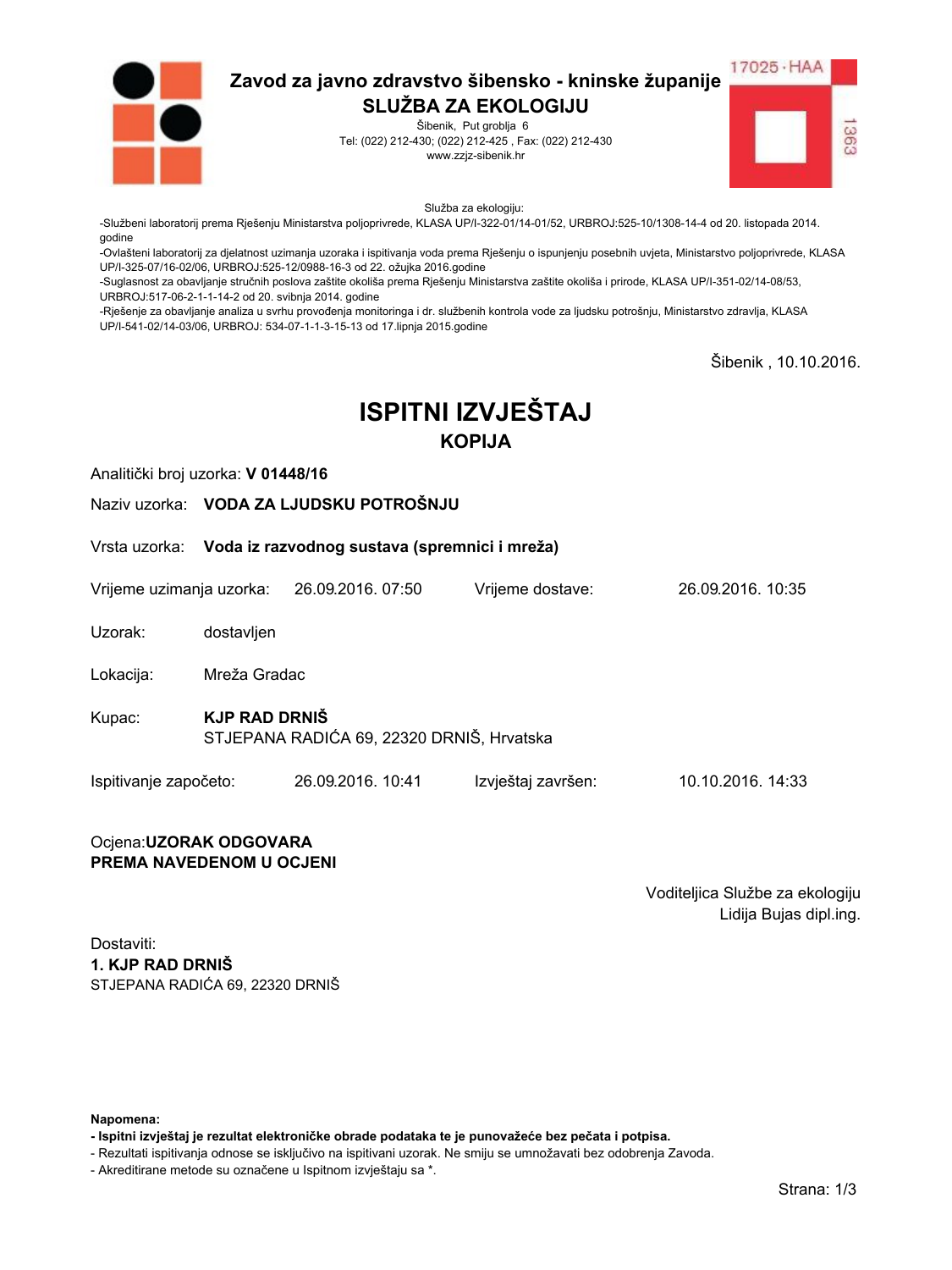## **REZULTATI ISPITIVANJA:**

| Naziv ispitivanja                                              | Metoda                                  | <b>MJ</b>                             | Granice     | Rezultat   | Ispravno  |  |
|----------------------------------------------------------------|-----------------------------------------|---------------------------------------|-------------|------------|-----------|--|
| <b>LABORATORIJ ZA ISPITIVANJE VODA I MORA</b>                  |                                         |                                       |             |            |           |  |
| Temperatura                                                    | SM 2550 B (22.Izd.2012.)                | $^{\circ}$ C                          | < 25        | 20,3       | <b>DA</b> |  |
| Boja                                                           | HRN EN ISO 7887:2012                    | mg/L Pt/Co skale                      | ~120        | <1         | DA        |  |
| Mutnoća                                                        | HRN EN ISO 7027:2001*                   | NTU jedinica                          | < 4         | 0,48       | DA        |  |
| <b>Miris</b>                                                   | HRN EN 1622:2008                        |                                       |             | <b>Bez</b> | DA        |  |
| Okus                                                           | HRN EN 1622:2008                        |                                       |             | <b>Bez</b> | <b>DA</b> |  |
| pH                                                             | <b>HRN EN ISO 10523:</b><br>2012*       | pH-jedinica                           | $6.5 - 9.5$ | 7,5        | DA        |  |
| Temperatura uzorka pri kojoj je izmjerena pH vrijednost:19,4°C |                                         |                                       |             |            |           |  |
| Električna vodljivost                                          | HRN EN 27888:2008*                      | $\mu$ Scm $^{-1}$ pri 20 $^{\circ}$ C | < 2.500     | 335        | <b>DA</b> |  |
| Slobodni rezidualni klor                                       | <b>HRN EN ISO 7393-2:</b><br>2001       | mg/L $Cl2$                            | ${}_{0.5}$  | 0,3        | DA        |  |
| Utrošak KMnO <sub>4</sub>                                      | HRN EN ISO 8467:2001*                   | mg/L $O_2$                            | < 5         | 0,54       | DA        |  |
| Amonij                                                         | HRN EN ISO 14911:2001                   | mg/L $(NH_4^+)$                       | ${}_{0,5}$  | < 0, 04    | DA        |  |
| Nitriti                                                        | HRN EN ISO 10304-1:<br>2009/Ispr.1:2012 | mg/L $(NO2)$                          | < 0,1       | 0,04       | DA        |  |
| Nitrati                                                        | HRN EN ISO 10304-1:<br>2009/Ispr.1:2012 | mg/L $(NO2)$                          | < 50        | 1,65       | DA        |  |
| Kloridi                                                        | HRN EN ISO 10304-1:<br>2009/Ispr.1:2012 | mg/L CI                               | < 250       | 5,5        | <b>DA</b> |  |
| LABORATORIJ ZA MIKROBIOLOGIJU U SLUŽBI ZA EKOLOGIJU            |                                         |                                       |             |            |           |  |
| Ukupni koliformi                                               | Colilert, SM 9223 B (22.<br>Izd.2012.)  | MPN/100 ml                            | $\mathbf 0$ | 0          | DA        |  |
| Escherichia coli                                               | Colilert, SM 9223 B (22.<br>Izd.2012.)  | MPN/100 ml                            | 0           | 0          | DA        |  |
| Broj kolonija na 37 °C                                         | HRN EN ISO 6222/2000*                   | cfu/mL                                | < 20        | 0          | <b>DA</b> |  |
| Enterokoki                                                     | <b>HRN EN ISO 7899-2/</b><br>2000*      | cfu/100mL                             | $\Omega$    | $\Omega$   | DA        |  |
| Broj kolonija na 22 °C                                         | HRN EN ISO 6222/2000*                   | cfu/mL                                | < 100       | 0          | DA        |  |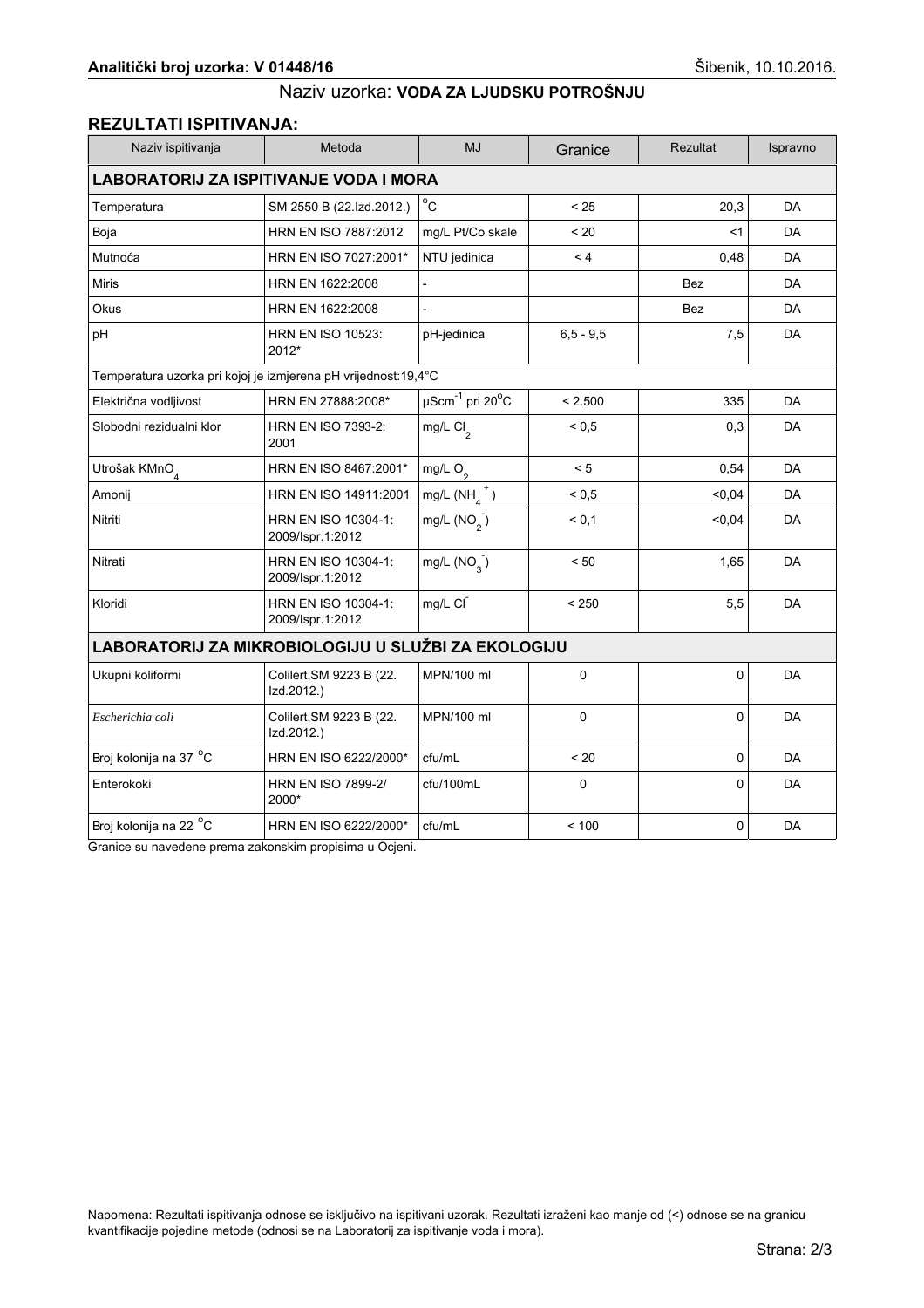## LABORATORIJ ZA ISPITIVANJE VODA I MORA **OCJENA:**

Analizirani uzorak na fizikalno-kemijske i kemijske pokazatelje SUKLADAN je uvjetima koji su propisani " Pravilnikom o parametrima sukladnosti i metodama analize vode za ljudsku potrošnju" (NN 125/13, NN 141/  $13$ ).

> Voditeljica laboratorija Lidija Bujas dipl.ing.

## LABORATORIJ ZA MIKROBIOLOGIJU U SLUŽBI ZA EKOLOGIJU **OCJENA:**

Analizirani uzorak na mikrobiološke parametre SUKLADAN je uvjetima koji su propisani "Pravilnikom o parametrima sukladnosti i metodama analize vode za ljudsku potrošnju" (NN 125/13, NN 141/13).

> Voditeljica Laboratorija za mikrobiologiju u Službi za Ekologiju Branka Unić Klarin dipl.ing.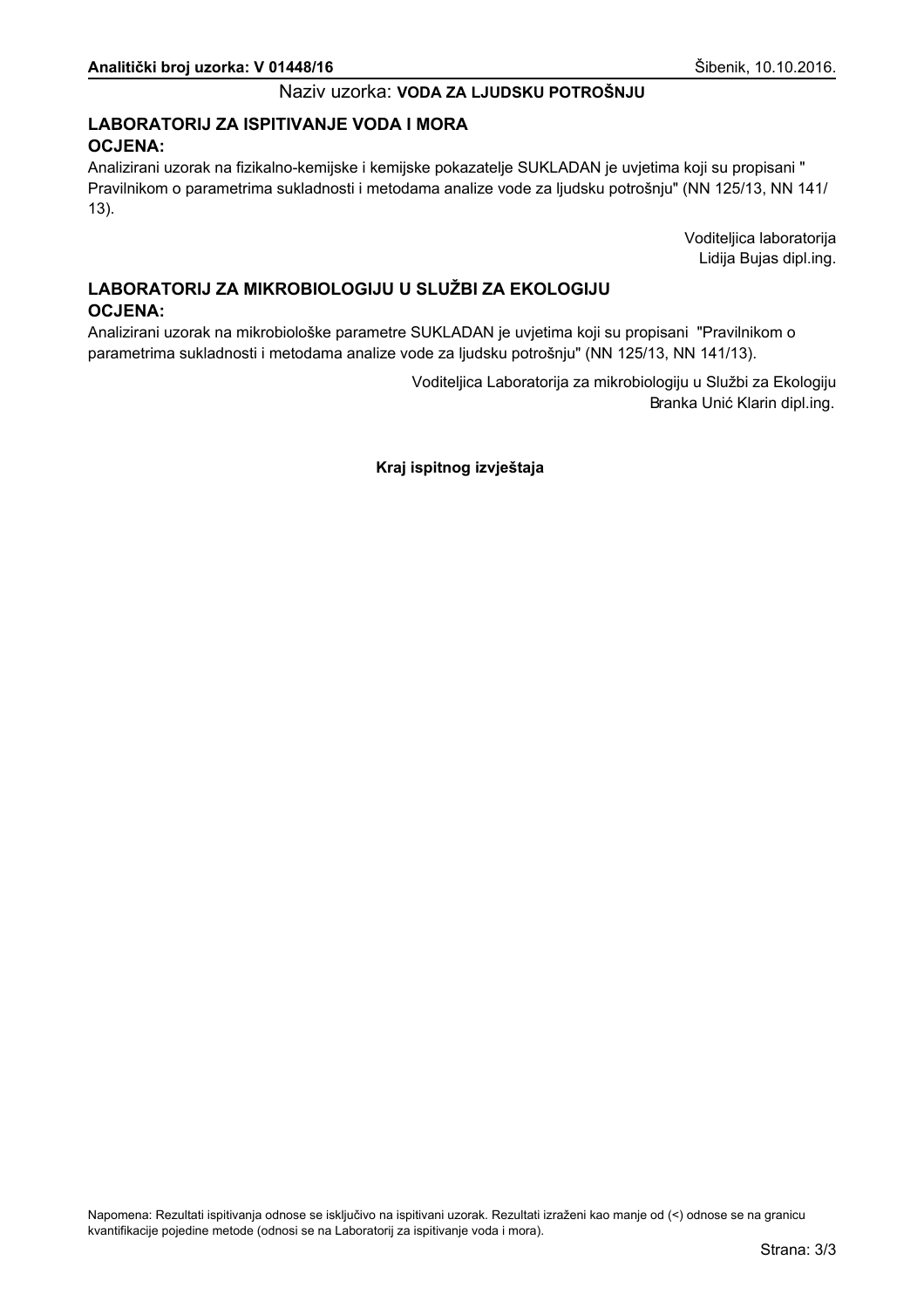

Šibenik, Put groblja 6 Tel: (022) 212-430; (022) 212-425, Fax: (022) 212-430 www.zzjz-sibenik.hr



Služba za ekologiju:

-Službeni laboratorij prema Rješenju Ministarstva poljoprivrede, KLASA UP/I-322-01/14-01/52, URBROJ:525-10/1308-14-4 od 20. listopada 2014. godine

-Ovlašteni laboratorij za djelatnost uzimanja uzoraka i ispitivanja voda prema Rješenju o ispunjenju posebnih uvjeta, Ministarstvo poljoprivrede, KLASA UP/I-325-07/16-02/06. URBROJ:525-12/0988-16-3 od 22. ožujka 2016.godine

-Suglasnost za obavljanje stručnih poslova zaštite okoliša prema Rješenju Ministarstva zaštite okoliša i prirode, KLASA UP/I-351-02/14-08/53, URBROJ:517-06-2-1-1-14-2 od 20. svibnja 2014. godine

-Rješenje za obavljanje analiza u svrhu provođenja monitoringa i dr. službenih kontrola vode za ljudsku potrošnju, Ministarstvo zdravlja, KLASA UP/I-541-02/14-03/06, URBROJ: 534-07-1-1-3-15-13 od 17.lipnja 2015.godine

Šibenik, 10.10.2016.

# **ISPITNI IZVJEŠTAJ KOPIJA**

Analitički broj uzorka: V 01447/16

Naziv uzorka: VODA ZA LJUDSKU POTROŠNJU

Vrsta uzorka: Voda iz razvodnog sustava (spremnici i mreža)

Vrijeme uzimanja uzorka: 26.09.2016, 07:30 Vrijeme dostave:

Uzorak: dostavljen

Rezervar Čikola Lokacija:

**KJP RAD DRNIŠ** Kupac: STJEPANA RADIĆA 69, 22320 DRNIŠ, Hrvatska

Ispitivanje započeto: 26.09.2016. 10:39 Izvještaj završen: 10.10.2016. 14:33

#### Ocjena: UZORAK ODGOVARA PREMA NAVEDENOM U OCJENI

Voditeljica Službe za ekologiju Lidija Bujas dipl.ing.

26.09.2016 10:35

Dostaviti: 1. KJP RAD DRNIŠ STJEPANA RADIĆA 69. 22320 DRNIŠ

Napomena:

- Ispitni izvještaj je rezultat elektroničke obrade podataka te je punovažeće bez pečata i potpisa.

- Rezultati ispitivanja odnose se isključivo na ispitivani uzorak. Ne smiju se umnožavati bez odobrenja Zavoda.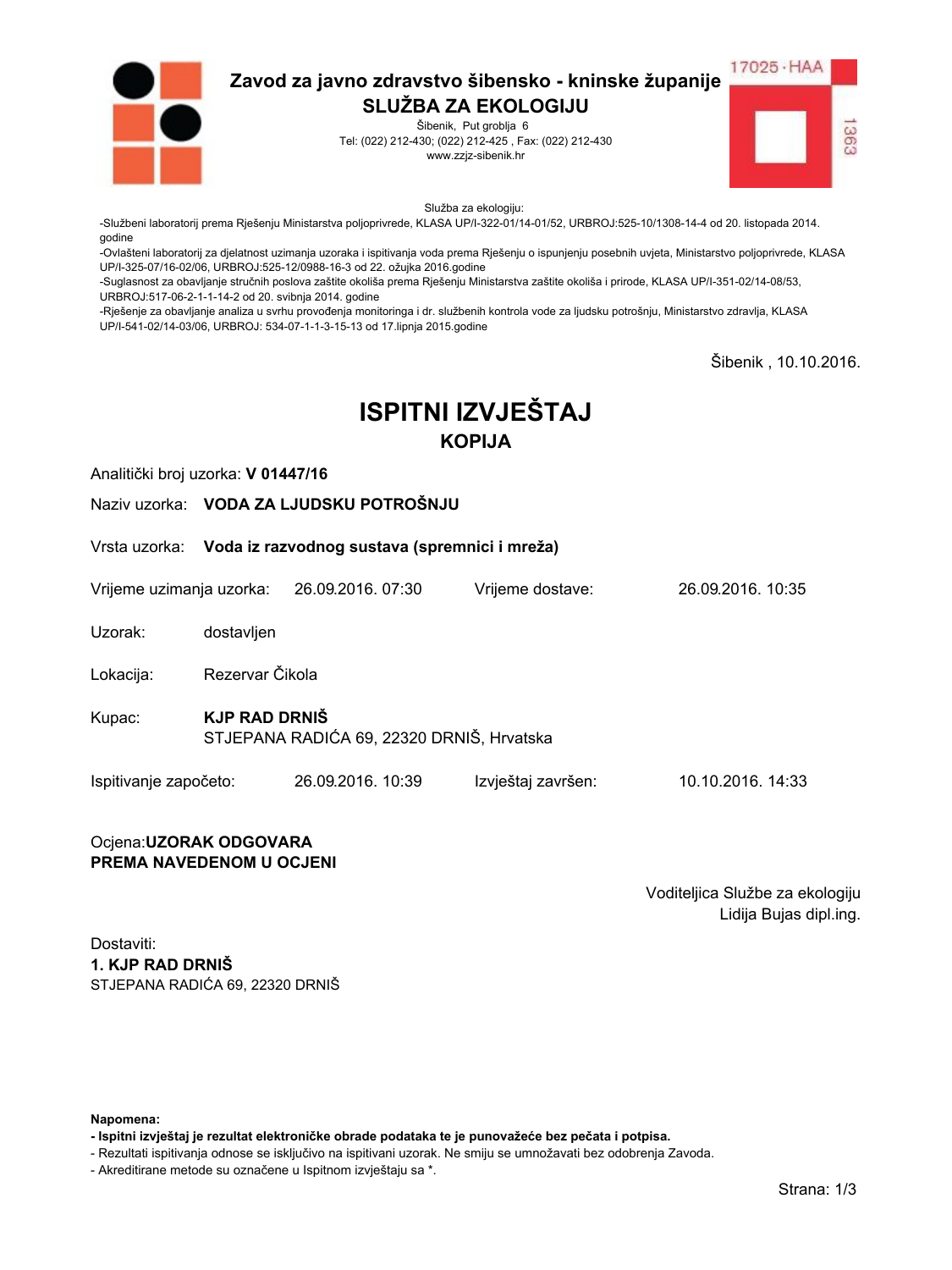## **REZULTATI ISPITIVANJA:**

| Naziv ispitivanja                                              | Metoda                                  | <b>MJ</b>                             | Granice     | Rezultat   | Ispravno  |  |
|----------------------------------------------------------------|-----------------------------------------|---------------------------------------|-------------|------------|-----------|--|
| <b>LABORATORIJ ZA ISPITIVANJE VODA I MORA</b>                  |                                         |                                       |             |            |           |  |
| Temperatura                                                    | SM 2550 B (22.Izd.2012.)                | $^{\circ}$ C                          | < 25        | 19,5       | <b>DA</b> |  |
| Boja                                                           | HRN EN ISO 7887:2012                    | mg/L Pt/Co skale                      | ~120        | $<$ 1      | DA        |  |
| Mutnoća                                                        | HRN EN ISO 7027:2001*                   | NTU jedinica                          | < 4         | 0,55       | DA        |  |
| <b>Miris</b>                                                   | HRN EN 1622:2008                        |                                       |             | <b>Bez</b> | DA        |  |
| Okus                                                           | HRN EN 1622:2008                        |                                       |             | <b>Bez</b> | <b>DA</b> |  |
| pH                                                             | <b>HRN EN ISO 10523:</b><br>2012*       | pH-jedinica                           | $6.5 - 9.5$ | 7,5        | DA        |  |
| Temperatura uzorka pri kojoj je izmjerena pH vrijednost:20,3°C |                                         |                                       |             |            |           |  |
| Električna vodljivost                                          | HRN EN 27888:2008*                      | $\mu$ Scm $^{-1}$ pri 20 $^{\circ}$ C | < 2.500     | 336        | <b>DA</b> |  |
| Slobodni rezidualni klor                                       | <b>HRN EN ISO 7393-2:</b><br>2001       | mg/L $Cl2$                            | ${}_{0.5}$  | 0,46       | DA        |  |
| Utrošak KMnO <sub>4</sub>                                      | HRN EN ISO 8467:2001*                   | mg/L $O_2$                            | < 5         | 0,45       | DA        |  |
| Amonij                                                         | HRN EN ISO 14911:2001                   | mg/L $(NH_4^+)$                       | ${}_{0,5}$  | < 0, 04    | DA        |  |
| Nitriti                                                        | HRN EN ISO 10304-1:<br>2009/Ispr.1:2012 | mg/L $(NO2)$                          | < 0,1       | 0,04       | DA        |  |
| Nitrati                                                        | HRN EN ISO 10304-1:<br>2009/Ispr.1:2012 | mg/L $(NO2)$                          | < 50        | 1,63       | DA        |  |
| Kloridi                                                        | HRN EN ISO 10304-1:<br>2009/Ispr.1:2012 | mg/L CI                               | < 250       | 5,5        | DA        |  |
| LABORATORIJ ZA MIKROBIOLOGIJU U SLUŽBI ZA EKOLOGIJU            |                                         |                                       |             |            |           |  |
| Ukupni koliformi                                               | Colilert, SM 9223 B (22.<br>Izd.2012.)  | MPN/100 ml                            | $\mathbf 0$ | 0          | DA        |  |
| Escherichia coli                                               | Colilert, SM 9223 B (22.<br>Izd.2012.)  | MPN/100 ml                            | 0           | 0          | DA        |  |
| Broj kolonija na 37 °C                                         | HRN EN ISO 6222/2000*                   | cfu/mL                                | < 20        | 0          | <b>DA</b> |  |
| Enterokoki                                                     | <b>HRN EN ISO 7899-2/</b><br>2000*      | cfu/100mL                             | $\Omega$    | $\Omega$   | DA        |  |
| Broj kolonija na 22 °C                                         | HRN EN ISO 6222/2000*                   | cfu/mL                                | < 100       | 0          | DA        |  |